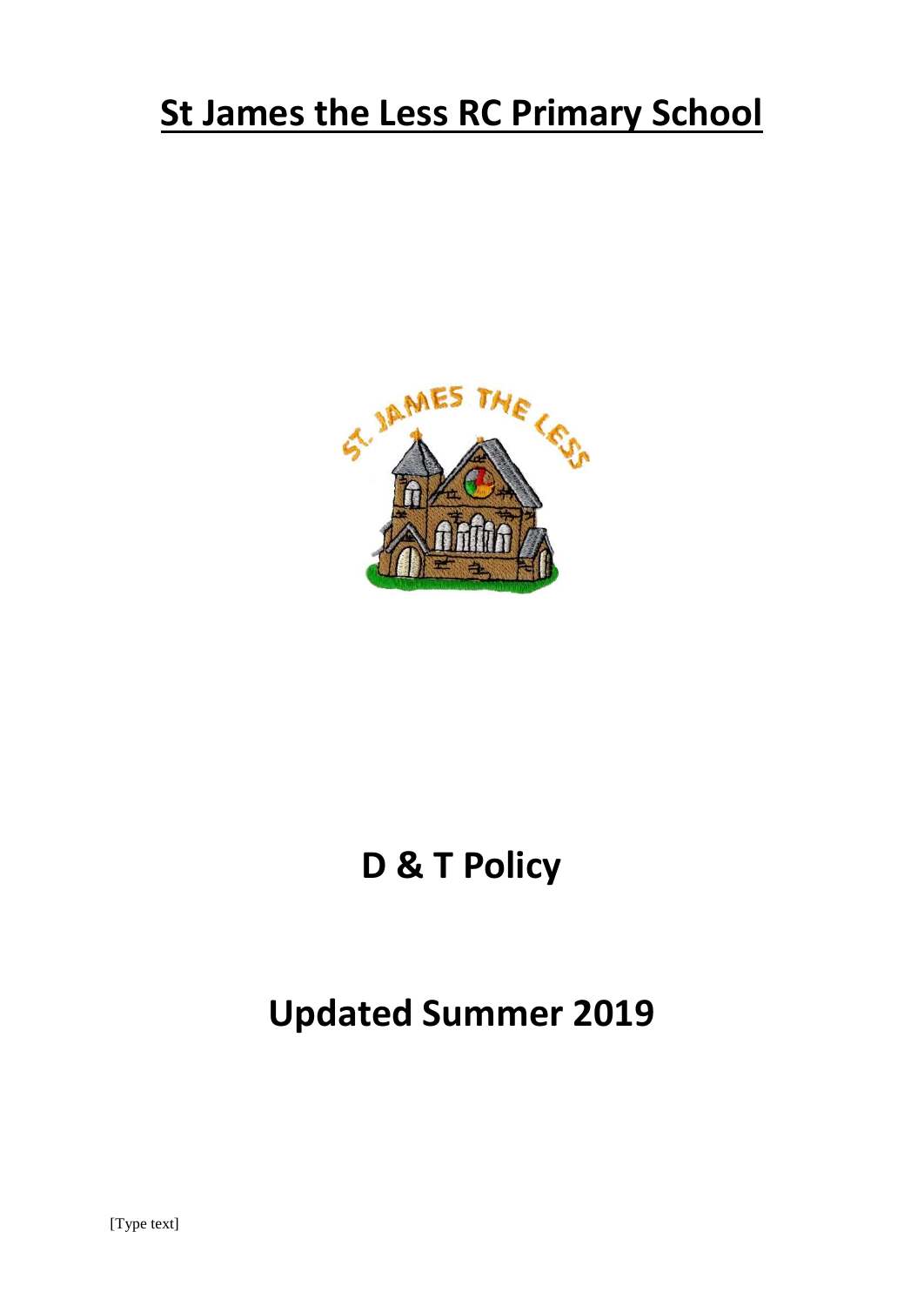#### **Introduction**

At St. James the Less RC Primary School we are committed to providing all children with learning opportunities to engage in design and technology.

This policy outlines the purpose, nature and management of the design and technology taught in St. James the Less School. The policy reflects the work of the teaching staff and has been compiled by the Design and Technology Co-ordinator.

The implementation of this policy is the responsibility of the Design and Technology Coordinator and all class teachers.

### **Mission Statement**



## **Value of Design Technology**

Design and technology is about designing and making products for a specific need or purpose. It involves children learning about the world we live in and developing a wide range of skills through designing and making. It helps children learn vital skills such as how to think through problems creatively, how to organise themselves and how to work with knowledge and practical skills to bring about change and to shape the environment. Through design and technology children become discriminating, informed users of products and become innovators.

## **Aims of Design Technology**

Design and Technology offers opportunities for children to:

- Develop their capability to create high quality products through combining their designing and making skills with knowledge and understanding;
- Develop a sense of enjoyment and pride in their ability to make;
- Nurture creativity and innovation through designing and making;
- Develop an interest and understanding of the ways in which people from the past and present have used design to meet their needs.

In the Foundation Stage we provide opportunities for children to:

Develop a curiosity and interest in the made world though investigating, talking and asking questions about familiar products;

[Type text]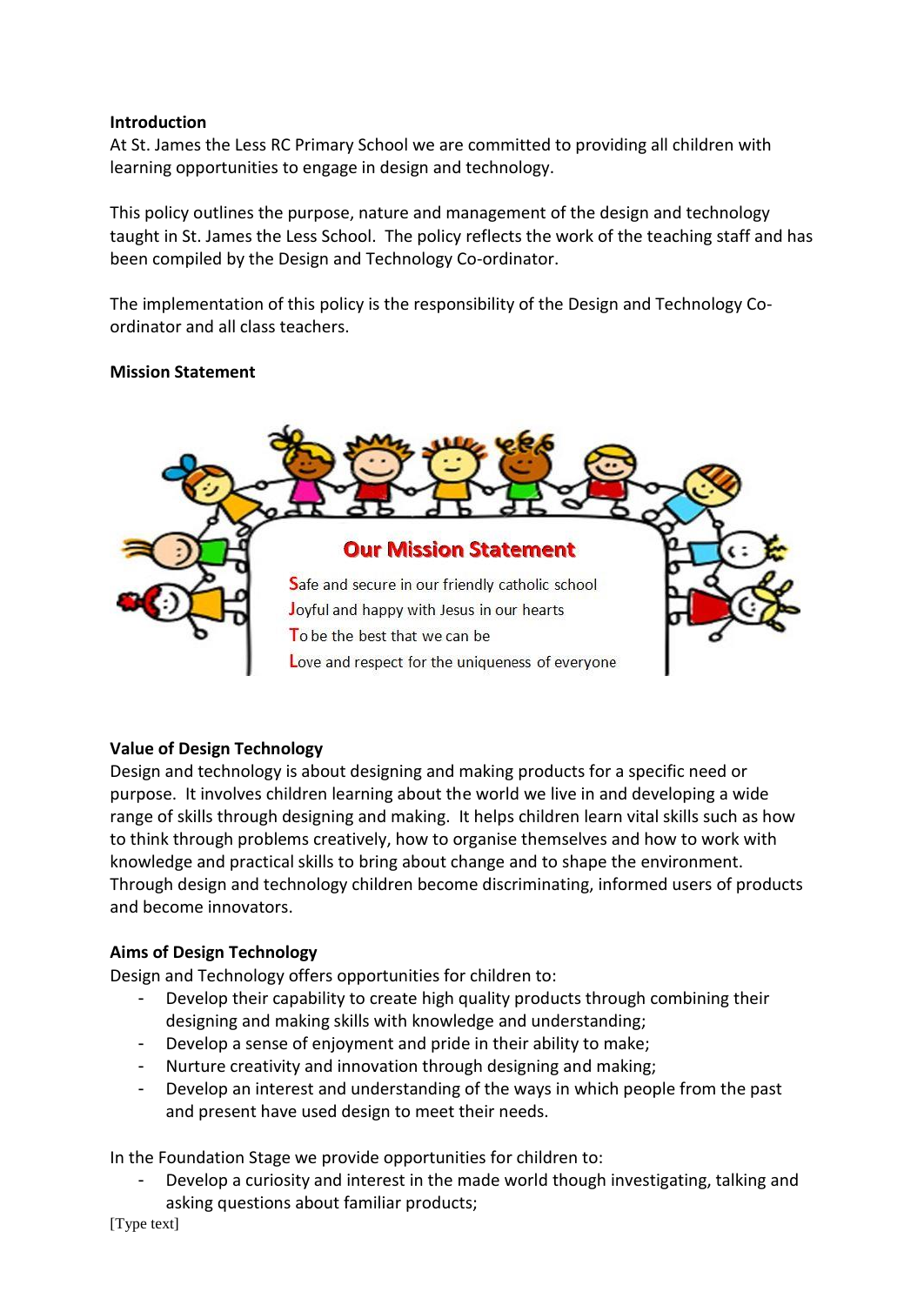- Develop confidence and enthusiasm through frequent exploration of construction kits to build and construct objects and activities for joining, assembling and shaping materials and products;
- Extend their vocabulary through talking and explaining their designing and making activities.

#### **Implementing design and technology**

### **Planning**

- A cross curricular scheme of work for Key stages 1 and 2 provides the basic framework for learning and teaching in design technology.
- The scheme of work is matched to the National Curriculum 2014.
- Children in their designing and making will apply knowledge and skills of: textiles, food, mechanisms and structures.
- All staff will promote diversity where appropriate, ensuring our diverse communities are accurately reflected and represented.
- In the foundation stage weekly designing and making activities are made available for child initiated development and learning and there will be some teacher led activities throughout the term.

### **Links with other subjects and key skills**

- Design and technology provides a natural opportunity for children to practice and improve basic skills such as speaking and listening, literacy and numeracy.
- Assignments aim to develop key skills such as creative problem solving, working with others and communication skills.
- Through evaluating the process and their final products children will be encouraged to improve their own learning and performance.
- Children will apply knowledge and skills from art and design, science, ICT, English and mathematics in design and technology.

#### **Extending the curriculum**

- Children should develop an understanding of the world through first hand experience;
- Wherever possible children will be given opportunities to visit the local area, museums, shops/restaurants and meet with real people to develop their learning and experiences.

## **Assessment, recording and reporting**

- Teachers assess children's work on a continual basis through discussion and questioning, work completed and products made.
- Children are encouraged to self evaluate as a form of assessment.
- Progress will be reported annually to parents.

#### **Management and organisation of resources**